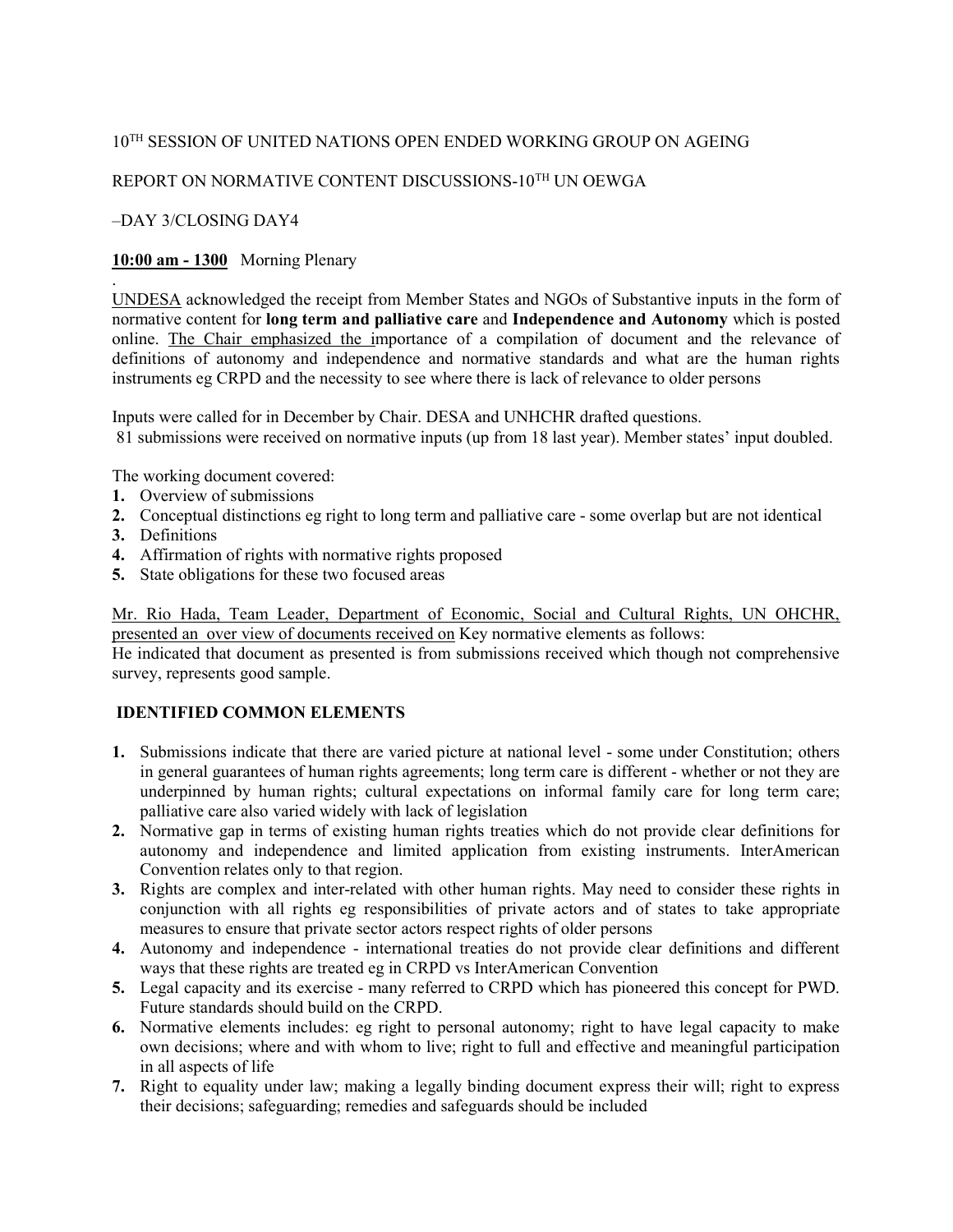## State obligations:

- 1. Relate to specific elements of the normative elements and their implementation
- 2. Ensure mechanisms support their rights
- 3. Communities are age sensitive
- 4. Access to support services for independent living
- 5. Living in shared residential settings services permit right of autonomy
- 6. Execute legally binding directives eg a will
- 7. Ensure that they have access to effect complaints mechanisms
- 8. Ensuring that national laws recognize right to legal capacity
- 9. Access to service to exercise legal capacity; with complaints mechanism

### Long term care and support common agreement:

- 1. Includes provision of care and support in all settings not just in the home
- 2. Goal: right of autonomy and independence
- 3. Draw from Right to Health and to Social Security
- 4. Definition: preferable to adopt a broad definition of this right eg InterAmerican Convention adopted a narrower scope only to those residing in long term care residences
- 5. Affordability, acceptability, holistic nature, adapted to individual needs, non discrimination, maintain dignity
- 6. Should consider right to information. To choice of care of support services regardless of income; regardless of income level

### Elements proposed:

- 1. Similar to other topic
- 2. Ensure affordability and provide access to information on care
- 3. Access to information to make legally binding documents and choose type of care
- 4. Public awareness and access to effective complaint mechanisms

## Palliative care:

- 1. Warrants separate care due to specificity of it
- 2. Two definitions from broader WHO and from narrower InterAmerican Convention
- 3. Provide services and support on it
- 4. Without discrimination
- 5. A new area without many existing normative elements to draw on; some provided national laws and experiences
- 6. Ensuring that older persons are not submit to torture in long term care
- 7. Allocate regular funding
- 8. Accessible medicine and technology
- 9. Advanced directors and living will
- 10. Training for caregivers
- 11. Need to regulate and monitor service providers
- 12. Ensuring access to complaints mechanisms

Comments indicate richness of the topic. We tried not to summarize too much but to capture wide breath of submissions. Welcome suggestions for improving document, analysis for your guidance to support your deliberations.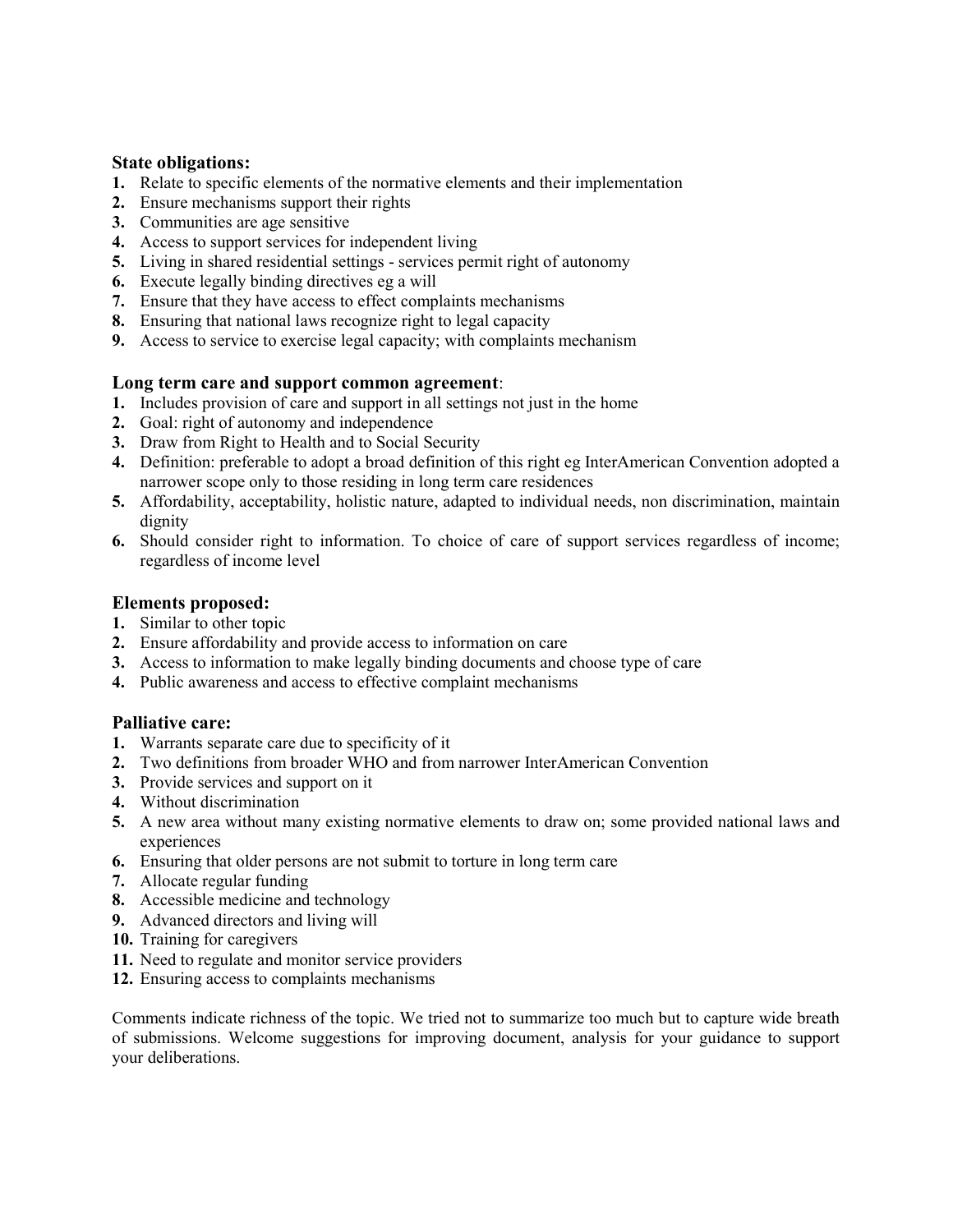### Comments:

Mauritius: Legal instrument is necessary. We have implemented measures as part of national strategy for older persons recognizing their experience and skills. Enhanced non comprehensive social security for PWD and those bed ridden (given monthly assistance, etc plus palliative since 2017 only offered to cancer patients; expansion is envisioned to community users care. OEWGA - We fully support it and should have a legal instrument and time is of the essence and need to move process forward. Resolution 0P 1 and 2 - wondering if we should come up with proposals to the GA and if we should come up with a preparatory committee to begin drafting.

Costa Rica: described InterAmerican Convention articles. We have adopted law on older persons' autonomy and in care homes and rights to social protection. With a binding international instrument it would help states support these rights. We call for a legally binding instrument.

Spain: Asked the Bureau about our model for protecting older persons via Constitution right to health and have two laws for universal and free care and a provision on the rights of older persons in a state of dependence and refers the right to autonomy. We have a co-payment system and are working to eliminate it for older persons. Have provisions for rehab. Provision for older persons over their care. Question: about level of appeals which he has not heard about this here. Nothing about assisted dying.

Ecuador: 35% need palliative care which we have strengthened for various needs. Since 2015 have had palliative care with those with basic training. It should be linked with public and private services. It is a priority and a challenge with the ageing population especially for those which chronic diseases. Need a global instrument for all countries.

Slovenia: pleased by number of inputs on possible normative elements. Clear sign that we need to look for an international instrument. Encourage all stakeholders to remain engaged. Different parts of UN agencies are becoming engaged to strengthen rights of older persons in their work. 2012 OHCHR outcome paper on normative law is a good basis and favor for it to be updated.

Dominican Republic: Ageing is the worst of dictatorships and it is up to us going toward or have reached old age, make clear that universal instruments will be binding.

Germany: well written documents from UNDESA. We haven't decided on whether or not to support a Convention. Need answers: how are we going to answer them eg in para 9. Suggest that we have more time and space to discuss these questions and answers - have a panel balanced with NGO and NHRIs to do this to find common ground. Also asks for update of 2012 OHCHR report on legal and implementation gaps.

### National Institutes of Human Rights of Germany, PHILIPPINES, Haiti:

We note that only one meeting to discuss normative issues and need at least 2 for next year and a panel to respond to any working paper submitted to next year's session. They provide excellent basis for our discussion. Working Paper - should not fall below existing human rights law but build on them. Noted agreement on palliative and long term care are clear examples of gaps in existing human rights law that requires a new legal instrument. Normative elements from Session #9 and #10 be retained for future discussion and be captured in a summary outcome document and support updating of 2012 OHCHR paper.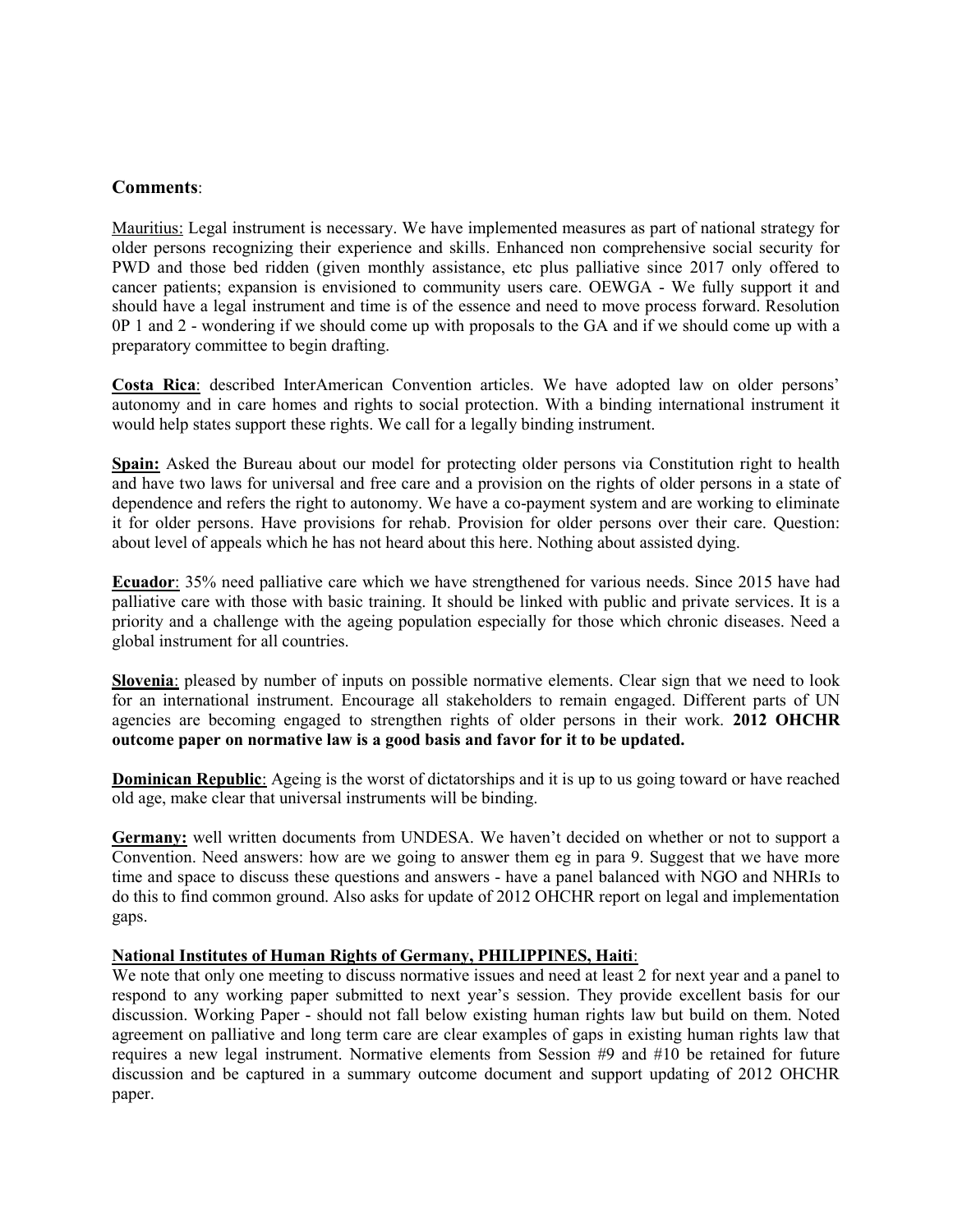## National Commissionfor Human Rights of Nigeria:

Proposes need for monitoring provisions remedies at NHRI at the local level and monitoring and accountability by states and include information in the CPRs. Primary responsibility lies with member states. Children and family care responsibilities for support should be acknowledged. Supports a legal instrument and the time is now to walk the talk.

AGE Platform Europe: thanked work of UNDESA. Multiple barriers that older persons face have been enumerated. Must recognized right to affordable and holistic care promoting safe and accessible care and fund social protection schemes and right to palliative care without discrimination in all settings. Support chair's proposal in an outcome document.

3:00 pm official last session

### Item VII. Other Matters

#### The Way Forward

#### South Africa on behalf of the Group of Friends of Older Persons at the UN in NY:

Proposal of concluding each session on outcomes to reflect arguments on each area. OEWGA para 28 has the clear mandate to consider existing human rights framework and identifying possible gaps ...including by considering further instruments and other measures. 7th session, membership supported holding discussion on specific issues. We began a new approach in the 8th session with focus areas on equality, non discrimination, violence and abuse. 9th session we had discussion on normative elements on these topics. Chair requested input from two questionnaires. Bureau prepared two compilation papers to guide discussion on normative elements. We believe that the chair's proposal of having an outcome document is appropriate. It is based on the mandate established. Document should reflect our arguments based on member states' input. It will be an important tool to identify standards. We are looking forward to having an outcome document in the next session.

Chair: Expressed the need for a tool that can follow up and realize rich points of the debate. It could be negotiated by member states and adopted by consensus. Content of the outcome document could capture most valuable aspects of normative viewpoints discussed by member states and later referenced for the development of standards. The document could begin with violence and discrimination addressed by 8th and 9th sessions. The outcome document based on contributions from member states from the 9th session, could be a concise two page document covering rich debate emphasizing common focus areas. It would not have any binding effect but would be a way to identify existing elements

It would be elaborated by the advice of DESA and OHCHR. It can be a declaration with two sections:

1) Essential matters of the topics with sources identified by member states at past sessions eg definitions or the forms of abuse against older persons and

 2) Recognize necessary measures for member states to consider meeting identified standards. Process of negotiations: not to have it during the 4 day meeting but take place prior inter-sessional period.

#### For modalities for negotiations , the bureau welcomes the views of member states.

EU: Welcome efforts to ensure efficiency of this group. We have questions: would like to know more basis of content of any outcome document. Who will prepare it?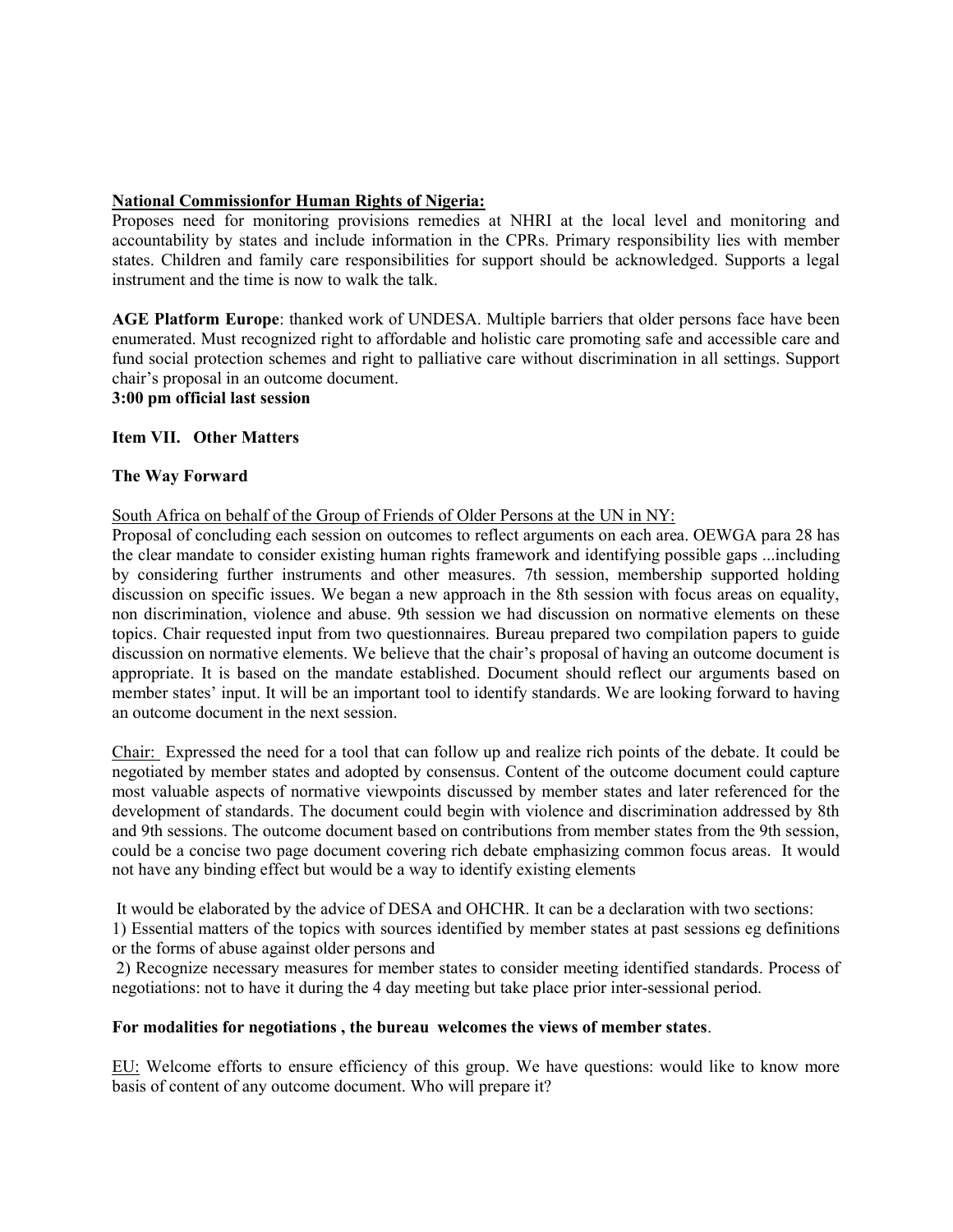Negotiations during inter-sessional period; when would they take place? How will it be organized? Would focus issues of 9th session be addressed in the 12th session?

Russian Federation: reiterate the position we laid out in letter in February. Support the current OEWGA to exchange best practices from states and from civil society. Do not support as premature as we lack consensus on fundamental issues eg what is the age of older persons? Clash could threaten OEWGA. It is sufficient to recognize the rights of older persons eg MIPPA which covers all aspects of lives of older persons. Procedural issues: any change to working group's mandate must be strictly established in UNGA's Third Committee via a resolution.

Austria; aligns with EU. We have heard and contributed to the focused topics. Member states still demand more clarity on normative issues in light of technology. Wants an update of 2012 on normative gaps of OHCHR.

Holy See: questions and doubts on an outcome document. OP 28 of 65/182 resolution must be considered with 67/139 adopted two years later which requests the UNGA a proposal with main elements that should be included in an international instrument to address gaps. Further instruments are linking to legally binding instrument unless the outcome document links to this but there is no agreement in the group. Second issue: DESA and OHCHR involvement - he raised a question of the OHCHR which has a LGBTI membership. 3) concerns - a. Clear that there is no agreement on which gaps exist; b. Existing international law is sufficient and avoid further splitting of human rights. C. Implementation should be our focus. D. Controversial issues eg assisted death which do not enjoy agreement.

Slovenia: pleased with increased number of participants in the OEWGA. More convinced that this group must have concrete outcomes and supports chair's proposal. We will work alongside others during intersessional period. We are convinced of the need of a dedicated international instrument to protect the rights of older persons.

Uruguay: We fully support your proposal of an outcome document which would strengthen our work. It would not focus on controversial issues but on consensus one. Older persons cannot wait. We must make progress.

El Salvador: Noted excellent participation of civil society and NHRIs. Proposal would focus on non controversial issues and was adopted without disagreement at the 9th session. We must make progress. Draft should be elaborated jointly by the Bureau, UN Programme on Ageing in DESA and OHCHR.

Argentina: We should move toward specific results at the end of each session. Working on new documents does not mean ignoring existing ones. Suggests a panel to give broader guidance and on international legislation appropriate to our work. Congratulated member states for the December resolution.

China: Supports seeking consensus in a transparent manner. We believe that a chair's summary and UNDESA and UNOHR documents are sufficient and that there is no need to have an negotiated document. OEWGA should conduct its work under GA resolutions.

Costa Rica: endorse statement by South Africa. Variety of instruments and non binding agreements are insufficient. Regional progress is geographically limited. Older persons cannot use wait around or be left behind. Supports and international instrument.

Paraguay: supports chair's proposal. We are ready to take a further step.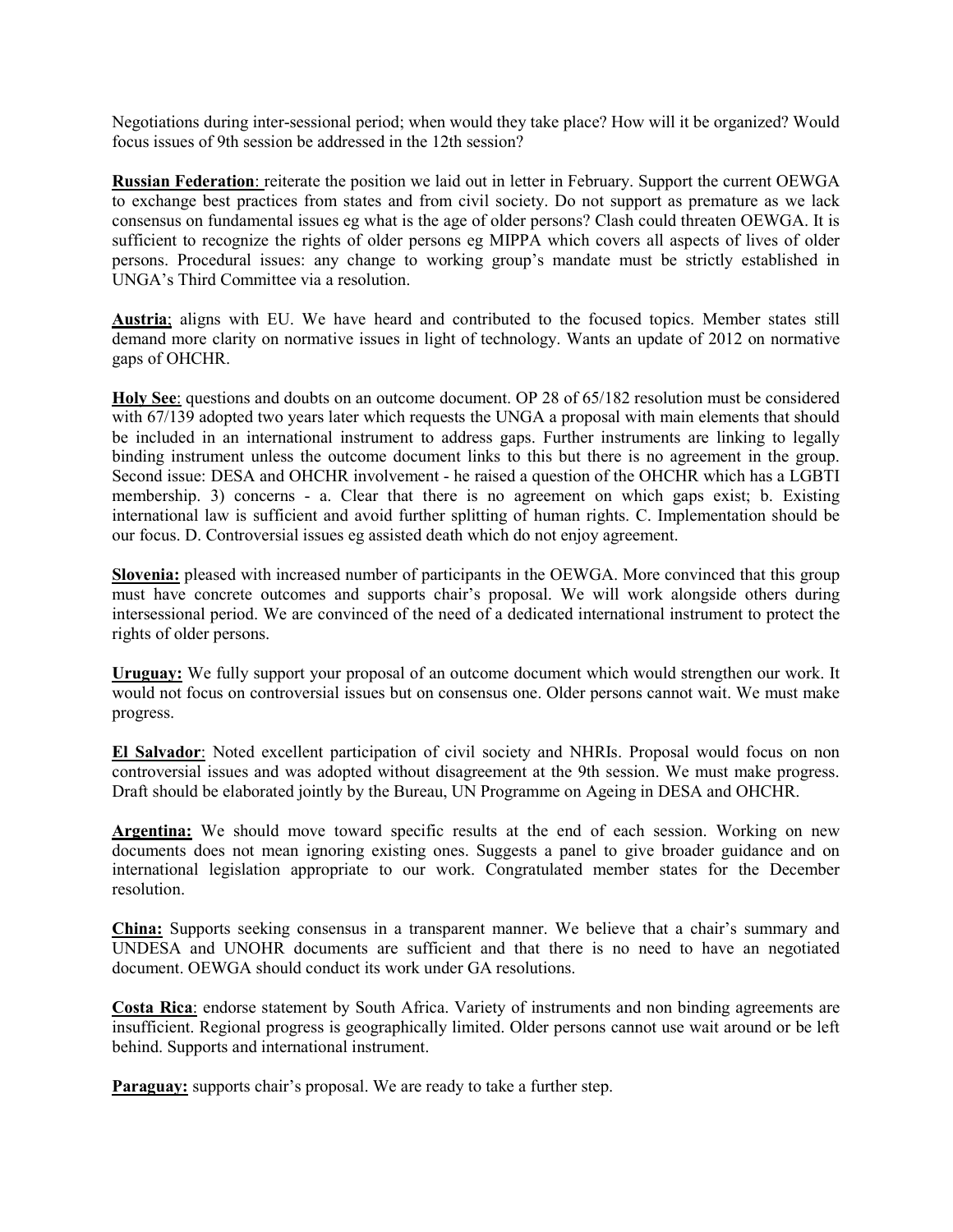Iran: committed to protecting rights of older persons via MIPAA and existing agreements. OEWGA provides a platform for an exchange of information. We do not support a conclusion document without an explicit mandate by the GA to alter the format of the OEWGA.

**Japan**: Values greatly OEWGA as way to exchange information. Chair's summary is sufficient. We have concerns: 1) limited dates of the OWEGA; 2) intersessional negotiations seems impossible as UN calendar is full. We are always ready to listen to other member states.

NIgeria: Older persons whose guidance and knowledge are needed. Nigeria supports chair's proposal. Nigeria will support any framework that reflects human rights of older persons eg right to long term care and palliative care. How can we afford not to leave anyone behind if we don't move from rhetoric to action. Nigeria supports a coherent well integrated international instrument.

Mexico: endorses statement made by South Africa and supports the chair's proposal.

Brazil: strongly supports chair's proposal as an instrument to crystallize substantive issues and we should bear in mind what civil society has said. Outcome document is not to define but to consolidate discussions. Within BRICs we have documents that could be used. Supports an international legally binding instrument.

Germany: aligns with EU statement; pleased with increase with inputs that were submitted.

Supports the proposed 2020 Focal areas namely, Access to justice and right to work and access to labor market. We will study and consult on your proposal for an outcome document. Germany does not support rush to commitment to a legal instrument. We should have a more structured time limits to give NGOs and others more time and need an interactive manner.

**Ecuador:** March 2019 we approved specific law to protect older persons with specific funding for vulnerable older people. InterAmerican Convention should be a reference. Firmly support proposal for an outcome document to have clear results of sessions. Supports a binding instrument. Older persons cannot wait.

### Morocco:

- 13. We shared same common position to ensure protection of human rights of older persons. Existing rights apply to all people.
- 14. NGOs and NHRIs have emphasized need for a legal instrument. Other focused on implementation efforts of existing agreements. We are open
- 15. Let's not fall into trap not to deepen discussion on possible elements. Existing tools are complementary not exclusive. Eg CEDAW example and Convention one Rights of the Child and CRPD.
- 16. Progress can be made here, Third Committee or UNOHCR so we are open. Older persons should not be left behind.

US: committed to protecting rights of older people. Stock taking document that would not be binding. Consider looking at existing frameworks. We echo some of concerns for improving methods - eg more interactive discussions; we always value civil society's voice. Highlighting 2 issues per 4 day session. Look forward to getting answers to EU and Japan's questions. Question is this a one time document or an annual event? (Not commit to regular document and not be binding or deal with controversial topics).

UK: look forward to discussions about an outcome document. Align with the EU.